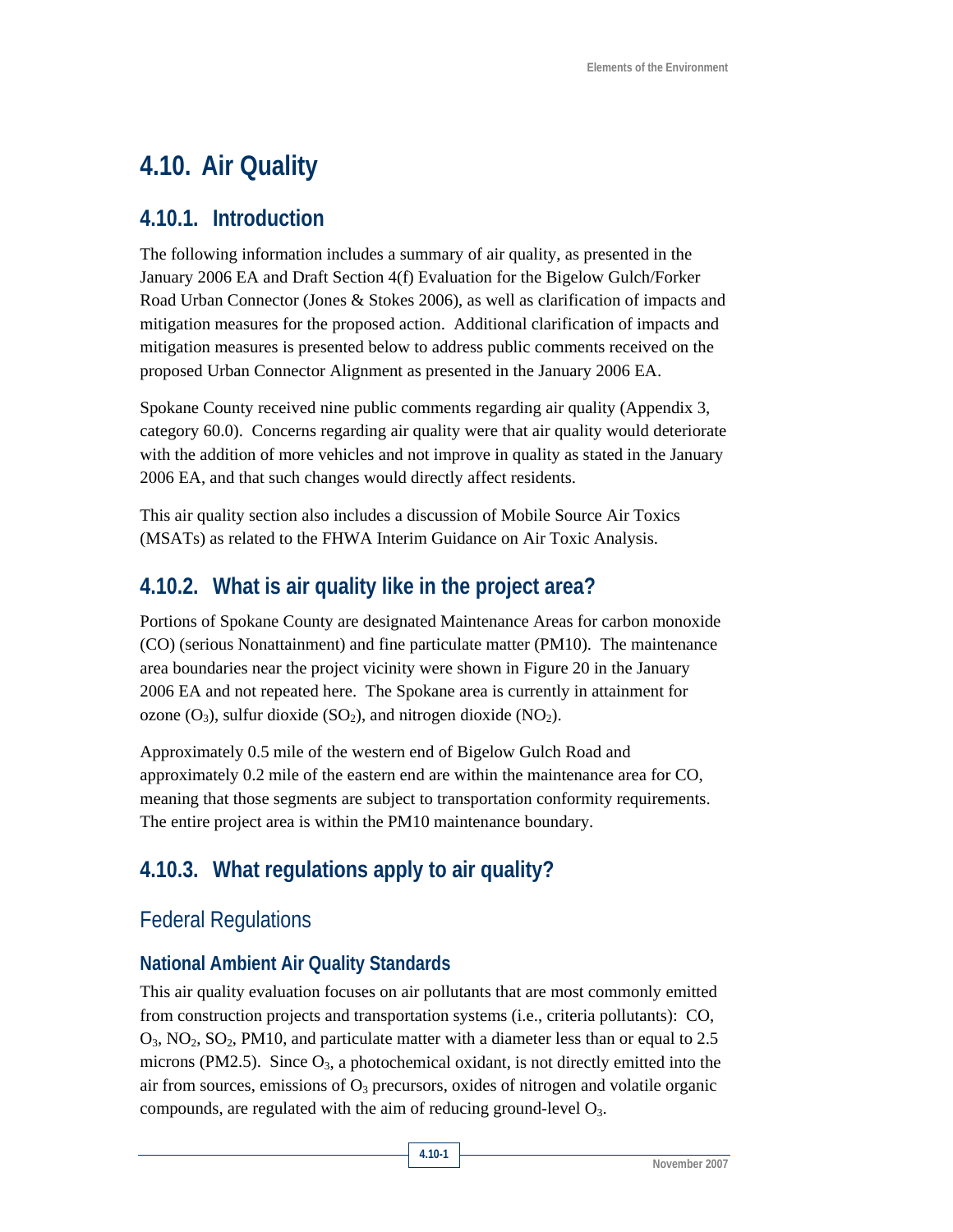Three agencies have jurisdiction over ambient air quality in the project area: Spokane County Air Pollution Control Authority (SCAPCA), Ecology, and EPA. These agencies establish and enforce regulations that govern both the concentrations of pollutants in the outdoor air and contaminant emissions from air pollution sources, with the objective of protecting public health and welfare. Although their regulations are similar in stringency, each agency has established its own standards. Unless the state or local jurisdiction has adopted more stringent standards, EPA standards apply.

EPA and Ecology have established regulations designed to limit emissions from air pollution sources and to minimize concentrations of pollutants in the outdoor ambient air. The National Ambient Air Quality Standards (NAAQS) consist of primary standards designed to protect public health and secondary standards designed to protect public welfare (e.g., preventing air pollution damage to vegetation).

#### **Mobile Source Air Toxics**

The federal Clean Air Act identified 188 air toxics, also known as hazardous air pollutants. Most air toxics originate from human-generated sources, including on-road mobile sources, non-road mobile sources (e.g., airplanes), area sources (e.g., dry cleaners) and stationary sources (e.g., factories or refineries). EPA has assessed this expansive list of 188 air toxics and identified a group of 21 as MSATs, which are set forth in an EPA final rule, Control of Emissions of Hazardous Air Pollutants from Mobile Sources (66 CFR 17235).

The MSATs are compounds emitted from highway vehicles and non-road equipment. Some toxic compounds are present in fuel and are emitted to the air when the fuel evaporates or passes through the engine unburned. Other toxics are emitted from the incomplete combustion of fuels or as secondary combustion products. Metal air toxics also result from engine wear or from impurities in oil or gasoline. The EPA also extracted a subset of this list of 21 total MSATs that it now labels the six "priority MSATs." These are benzene, formaldehyde, acetaldehyde, diesel particulate matter/diesel exhaust organic gases, acrolein, and 1,3-butadiene.

The EPA has recently issued a number of regulations that will dramatically decrease MSATs through cleaner fuels and cleaner engines. EPA's MSAT rules were issued under the authority in Section 202 of the Clean Air Act. In its rules, EPA examined the impacts of existing and newly promulgated mobile source control programs, including its reformulated gasoline program, its national low emission vehicle standards, its Tier 2 motor vehicle emissions standards and gasoline sulfur control requirements, and its proposed heavy duty engine and vehicle standards and on-highway diesel fuel sulfur control requirements. According to an FHWA analysis, even if vehicle miles traveled (VMT) increases by 64%, reductions of 57 to 87% in MSATs are projected from 2000 to 2020 (FHWA 2006).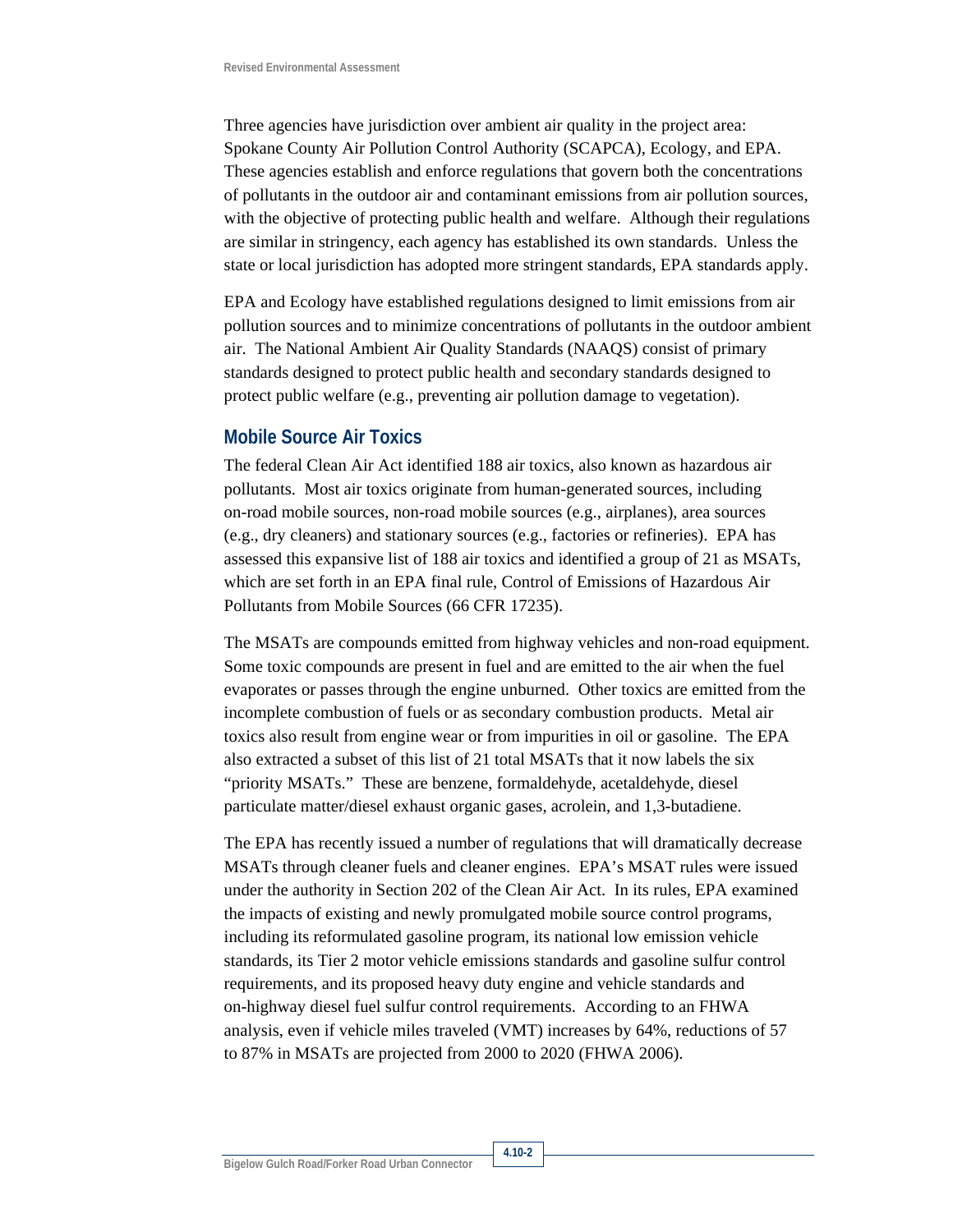## **4.10.4. How were effects evaluated?**

The analysis of impacts was a process of reviewing background information (particularly related to transportation), conducting CO modeling at the Sullivan Road and Wellesley Avenue intersection, and calculating future air quality conditions.

It was important to consider potential impacts including air pollutant emissions during construction or operation. These emissions can cause ambient concentrations beyond the proposed Urban Connector to exceed the NAAQS and fugitive dust or tailpipe emissions causing ambient impacts detrimental to the public welfare.

Air quality impacts were evaluated qualitatively by considering the best management practices (BMPs) required by SCAPCA during construction and considering the relatively small emission increases generated during operation of the Urban Connector Alignment.

## **4.10.5. What impacts would the Urban Connector Alignment have on air quality?**

## Proposed Action

### **How would construction affect air quality?**

Operating construction machinery will result in exhaust emissions within the construction zones for the project. Grading and excavating activities will also generate dust and loosen soils, temporarily increasing particulate matter levels in the immediate vicinity of the project. Dust caused by construction would be short-term and limited to the duration of the construction activity. Traffic delays due to construction activities would also slow the flow of traffic, temporarily increasing air emissions associated with idling vehicles.

Construction could also include activities that would potentially generate odors. Paints used on the roads and shoulders, as well as asphalt fumes, may be perceptible for a brief period during construction. These impacts are expected to be slight and of short duration; therefore, beyond implementation of BMPs, no specific mitigation measures are proposed at this time.

### **How would operation of the project affect air quality?**

Traffic projections indicate that the number of cars traveling on the Urban Connector Alignment would increase considerably over time. However, the project would increase capacity, improve the overall flow of traffic, and decrease traffic delays. In addition, due to the more stringent emission requirements and phase-out of older vehicles over time, emissions from individual vehicles have been steadily decreasing and will continue to decrease in the future as older cars are replaced by new, cleaner vehicles. This ongoing reduction in emissions from each vehicle will offset the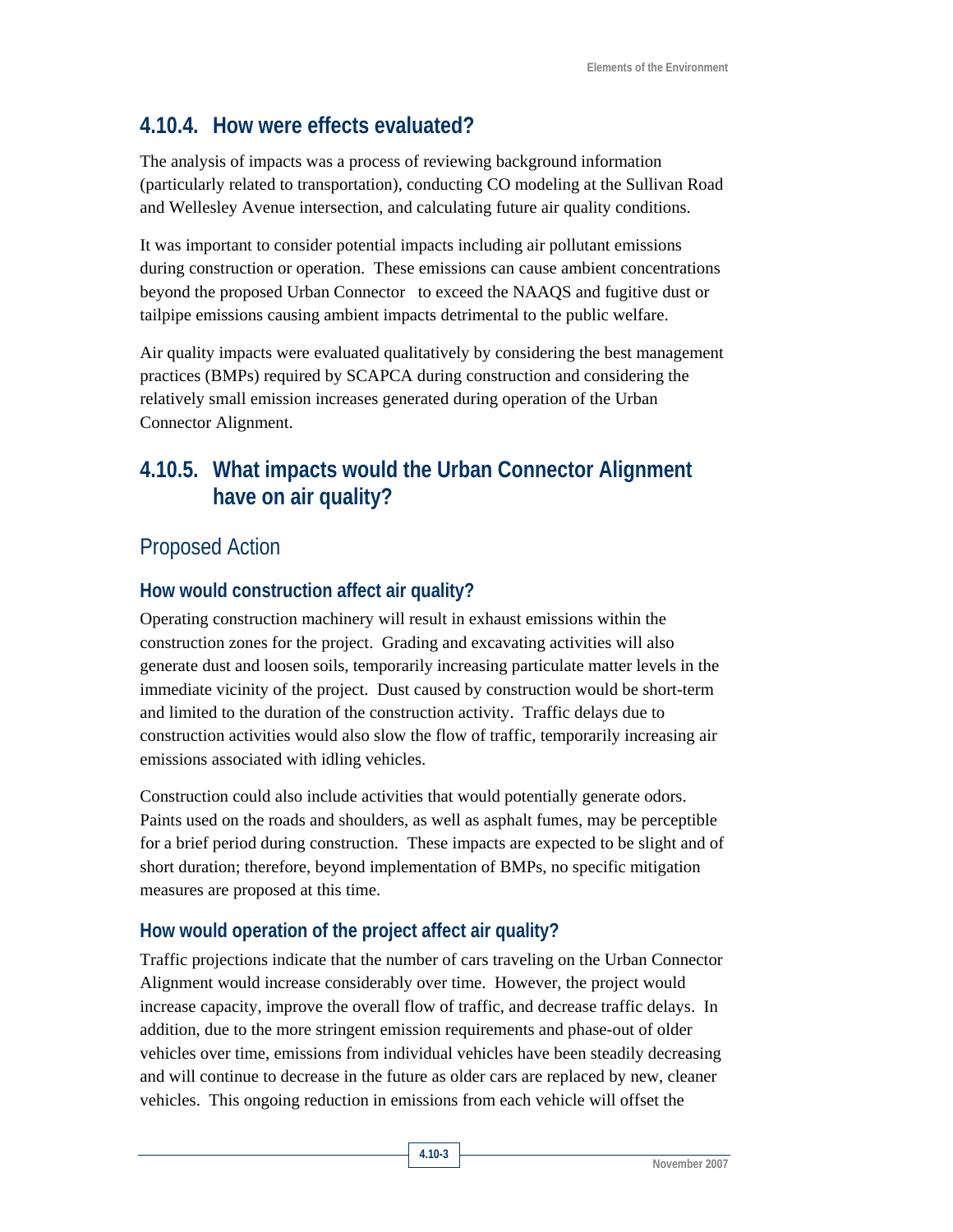projected increase in vehicle traffic volumes through the corridor. Therefore, as described below the proposed action would satisfy the Transportation Conformity requirements. The project is included in the Transportation Improvement Plan that was approved by Ecology. As indicated in Section 4.9 *Transportation*, none of the intersections within the CO maintenance area will exhibit LOS D or lower.

State and federal Transportation Conformity regulations require CO hot-spot modeling to evaluate CO impacts adjacent to each signalized intersection within a CO maintenance area. Since only the western and eastern termini of the corridor are within the CO maintenance area, only the following two intersections near the termini are subject to Transportation Conformity:

- At the west end of the action area, there is no new signal where the new Bigelow Gulch Road, which becomes Francis Avenue inside the City of Spokane, intersects Havana Street. Because this intersection will not be signalized, it is not considered further.
- At the east end of the action area, the only intersection subject to conformity evaluation is the current stop-sign-controlled intersection at Sullivan Road and Wellesley Avenue. That stop sign will be replaced with a signal. A hot-spot analysis was conducted at this intersection and was presented as Appendix C in the January 2006 EA (Jones & Stokes 2006).

The intersection of Sullivan Road and Wellesley Avenue was modeled for CO concentrations using MOBILE5B emission factors and US EPA's CAL3QHC air quality dispersion model. Modeling was done for the Build Year 2006, Year 2025 (No Action), and Year 2025 (proposed action). The original CO hot-spot modeling evaluated a 2006 Build Year, but the current plans for the Project include a 2010 Build Year. The original modeling for 2006 produced a calculated result that is conservatively higher than modeling would indicate for a 2010 Build Year, so the original CO hot-spot modeling has been retained for the revised EA.

The modeled CO concentrations for the Year 2025 (proposed action) were slightly higher than those for either the Build Year or Year 2025 (No Action). However, all of the modeled CO concentrations were well below the NAAQS limits.

#### *Mobile Source Air Toxics*

#### Nationwide Emission Reduction Trends

As described previously, for its MSAT rules EPA examined the benefits of existing and newly promulgated mobile source control programs, including its reformatted gasoline program, its National Low Emission Vehicle standards, its Tier 2 motor vehicle emissions standards and gasoline sulfur control requirements, and its proposed heavy duty engine and vehicle standards and on-highway diesel fuel sulfur control requirements. Between 2000 and 2020, FHWA projects that even with a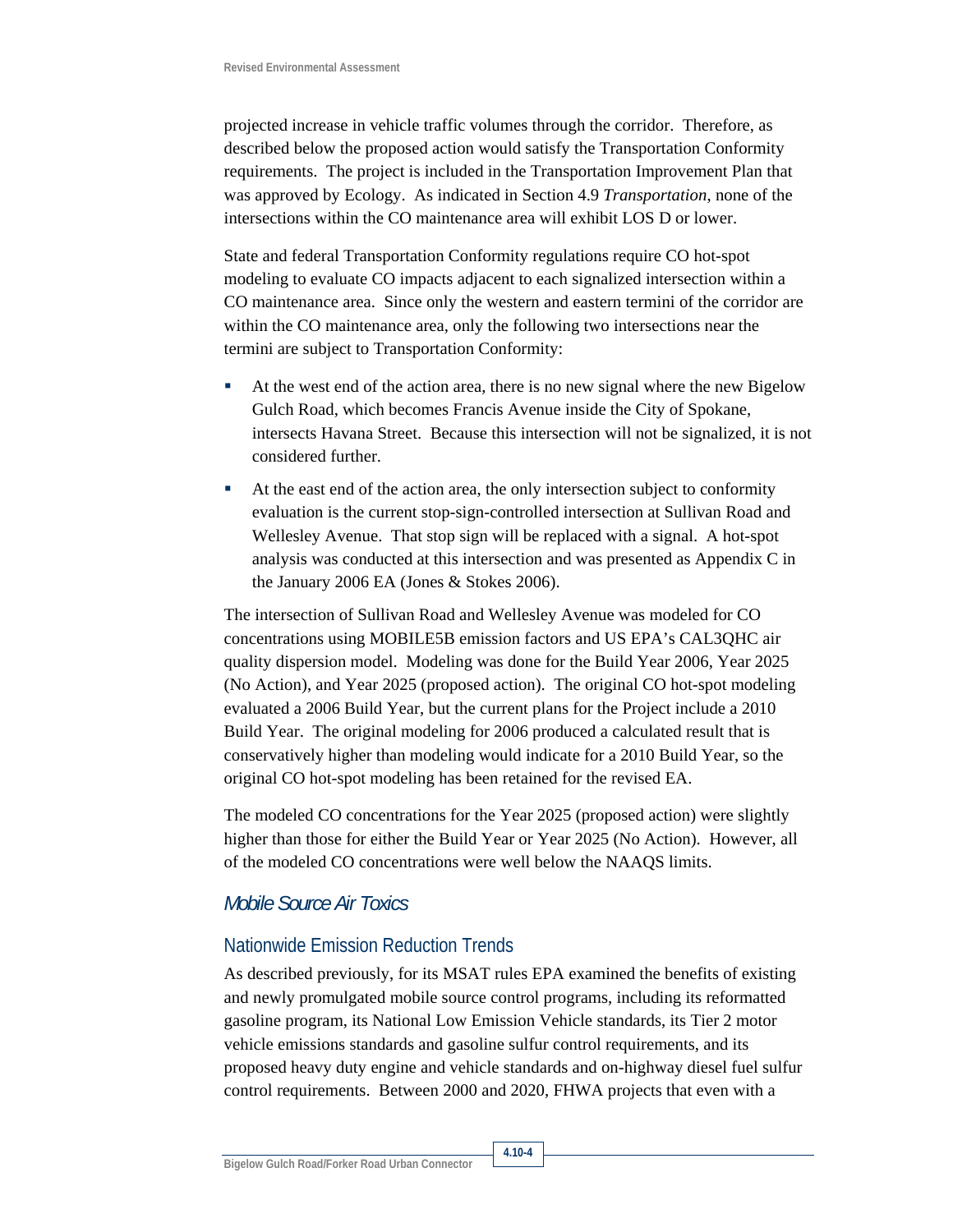64% increase in VMT, these programs will reduce nationwide on-highway emissions of benzene, formaldehyde, 1,3-butadiene, and acetaldehyde by 57 to 65%. In addition, it will reduce on-highway diesel particulate matter (PM) emissions by 87%, as shown in Figure 4.10-1.



#### **Figure 4.10-1. Benefits of EPA's Nationwide MSAT Regulations**

#### Project-Specific MSAT Emissions and Impacts

For each alternative, the amount of MSATs emitted would be proportional to the VMT and would depend on the vehicle mix for each alternative (e.g., the percentage of heavy duty diesel trucks). As described in Section 4.9 *Transportation*, Average AADT volumes for the proposed action will be higher than for the No Action Alternative, and the proposed action would also increase the percentage of trucks using the corridor. However, regardless of the alternative chosen, future MSAT emissions in the design year will likely be lower than present levels as a result of EPA's national control programs that are projected to reduce nationwide MSAT emissions by 57 to 87% from 2000 to 2020 (FHWA 2006). Local conditions may differ from these national projections in terms of fleet mix, VMT growth rates, and local control measures. However, the magnitude of the EPA-projected reductions is so great (even after accounting for VMT growth) that MSAT emissions in the study area are likely to be lower in the future at virtually all locations.

Because of the specific characteristics of the project alternatives, there may be localized areas where VMT would increase and other areas where VMT would decrease. Therefore, localized increases and decreases in MSAT emissions may occur. Localized increases in MSAT emissions would likely be most pronounced along the east of North Argonne Road, where the AADT increase would be highest.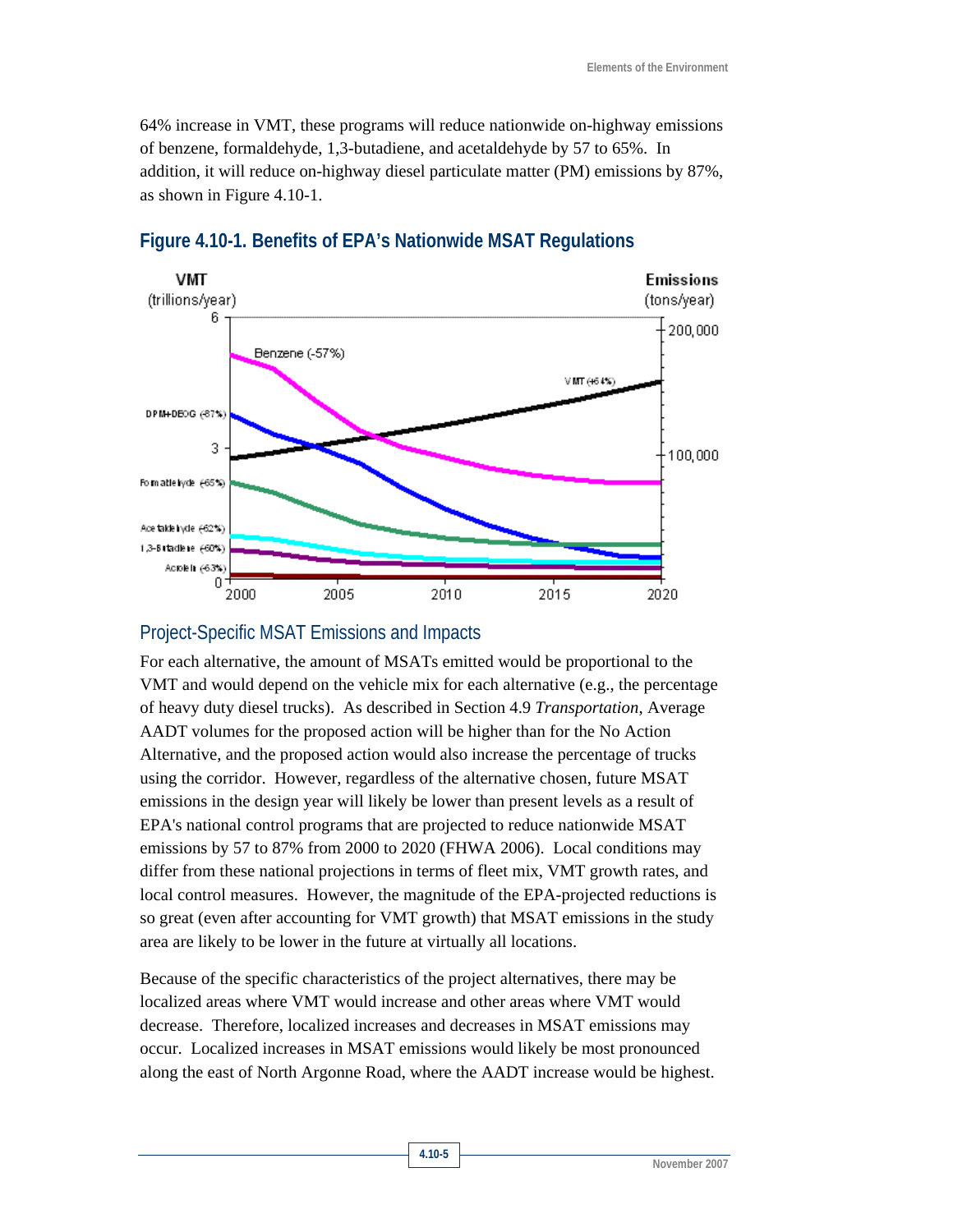However, even if these increases do occur, they too will be substantially reduced in the future due to implementation of EPA's vehicle and fuel regulations.

Under the proposed action in the design year, it is expected that MSAT emissions would be reduced in the immediate area of the project relative to the No Action, due to the reduced VMT associated with more direct routing and EPA's MSAT reduction programs. In comparing project alternatives, MSAT levels could be higher in some locations than others, but current tools and science are not adequate to quantify them. However, on a regional basis, EPA's vehicle and fuel regulations, coupled with fleet turnover, will over time cause substantial reductions that, in almost all cases will cause region-wide MSAT levels to be significantly lower than today.

#### Unavailable Information for Project Specific MSAT Impact Analysis

This Revised EA includes a basic analysis of the likely MSAT emission impacts of this project. However, available technical tools do not enable prediction of the project-specific health impacts of the emission changes associated with the alternatives in this EA. Due to these limitations, the following discussion is included in accordance with Council of Environmental Quality (CEQ) regulations (CFR 1502.22(b)) regarding incomplete or unavailable information.

As discussed below, technical shortcomings of emissions and dispersion models and uncertain science with respect to health effects prevent meaningful or reliable estimates of project-level MSAT emissions and site-specific ambient effects of this project. However, even though reliable methods do not exist to accurately estimate the health impacts of MSATs at the project level, it is possible to qualitatively assess the levels of future MSAT emissions under the project. Although a qualitative analysis cannot identify and measure health impacts from MSATs, it can give a basis for identifying and comparing the potential differences among MSAT emissions, if any, from the various alternatives. The qualitative assessment presented above is derived in part from a study conducted by the FHWA (Claggett and Miller 2006).

Information that is unavailable or incomplete. Quantitatively evaluating the environmental and health impacts from MSATs on a proposed highway project would involve several key elements, including emissions modeling, dispersion modeling to estimate ambient concentrations resulting from the estimated emissions, exposure modeling to estimate human exposure to the estimated concentrations, and then final determination of health impacts based on the estimated exposure. Each of these steps is encumbered by technical shortcomings or uncertain science that prevents a more complete determination of the MSAT health impacts of this project.

1. Emissions. The EPA tools to estimate MSAT emissions from motor vehicles are not sensitive to key variables determining emissions of MSATs in the context of highway projects. While MOBILE 6.2 is used to predict emissions at a regional level, it has limited applicability at the project level. MOBILE 6.2 is a trip-based model—emission factors are projected based on a typical trip of 7.5 miles and on average speeds for this typical trip. It does not have the ability to predict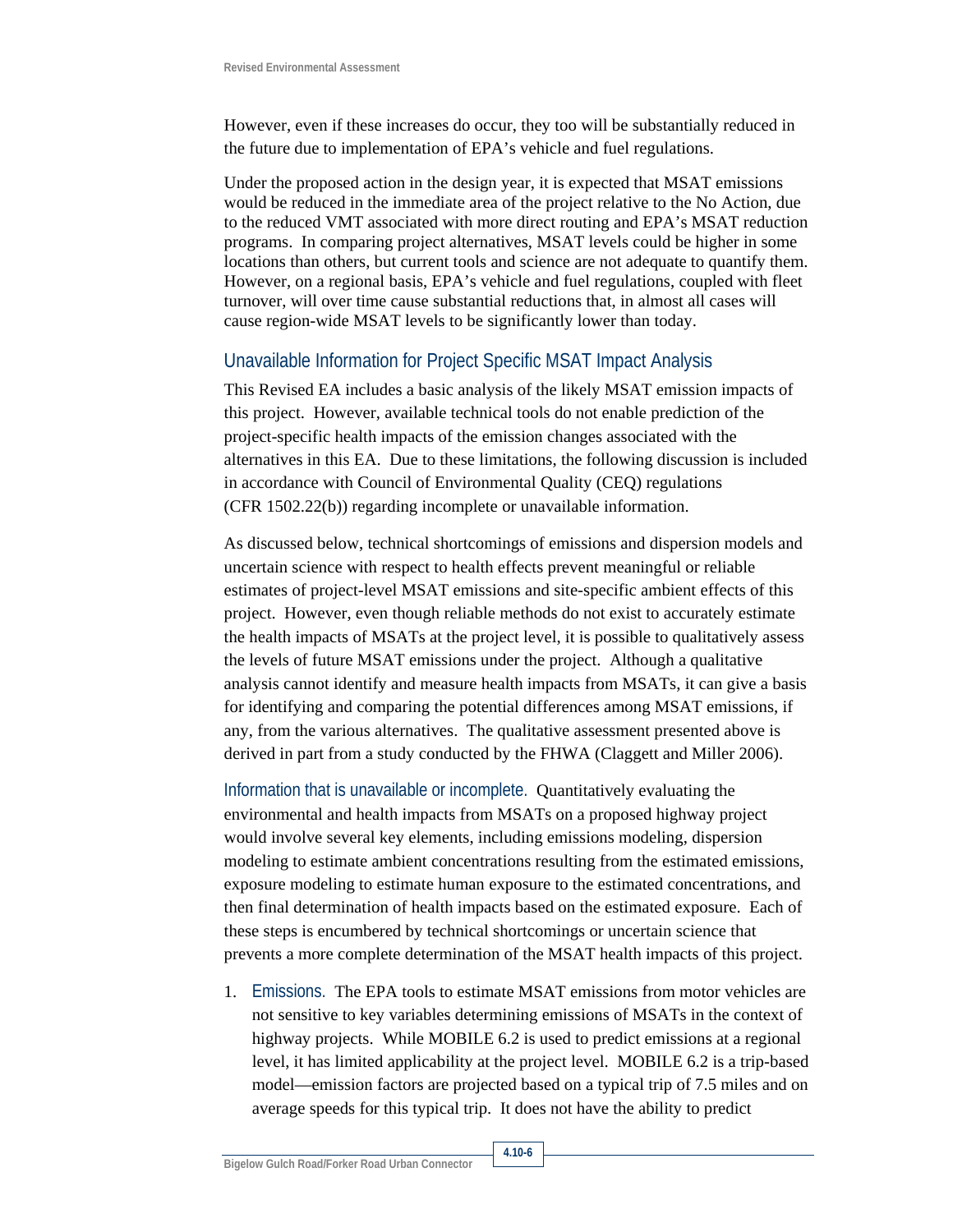emission factors for a specific vehicle operating condition at a specific location at a specific time. Because of this limitation, MOBILE 6.2 can only approximate the operating speeds and levels of congestion likely to be present on the largest-scale projects and cannot adequately capture the emissions effects of smaller projects. For particulate matter, the model results are not sensitive to average trip speed, although the other MSAT emission rates do change with changes in trip speed. Also, the emissions rates used in MOBILE 6.2 for both PM and MSATs are based on a limited number of tests of mostly older vehicles. Lastly, in its discussions of PM under the conformity rule, EPA has identified problems with MOBILE 6.2 as an obstacle to quantitative analysis. These deficiencies compromise the capability of MOBILE 6.2 to estimate MSAT emissions. MOBILE 6.2 is an adequate tool for projecting emissions trends and performing relative analyses between alternatives for very large projects, but it is not sensitive enough to capture the effects of travel changes tied to smaller projects or to predict emissions near specific roadside locations.

- 2. Dispersion. The tools to predict how MSATs disperse are also limited. The EPA's current regulatory models, CALINE3 and CAL3QHC, were developed and validated more than a decade ago for the purpose of predicting episodic concentrations of CO to determine compliance with the NAAQS. The performance of dispersion models is more accurate for predicting maximum concentrations that can occur at some time and at some location within a geographic area. This limitation makes it difficult to predict accurate exposure patterns at specific times at specific highway project locations across an urban area to assess potential health risk. FHWA is conducting research on best practices in applying models and other technical methods in the analysis of MSATs. This work also will focus on identifying appropriate methods of documenting and communicating MSAT impacts in the NEPA process and to the general public. Along with these general limitations of dispersion models, FHWA is also faced with a lack of monitoring data in most areas for use in establishing project-specific MSAT background concentrations.
- 3. Exposure levels and health effects. Finally, even if emission levels and concentrations of MSATs could be accurately predicted, shortcomings in current techniques for exposure assessment and risk analysis preclude reaching meaningful conclusions about project-specific health impacts. Exposure assessments are difficult because it is difficult to accurately calculate annual concentrations of MSATs near roadways and to determine the portion of a year that people are actually exposed to those concentrations at a specific location. These difficulties are magnified for 70-year cancer assessments, particularly because unsupportable assumptions would have to be made regarding changes in travel patterns and vehicle technology (which affects emissions rates) over a 70-year period. Considerable uncertainties are associated with the existing estimates of toxicity of the various MSATs because of factors such as low-dose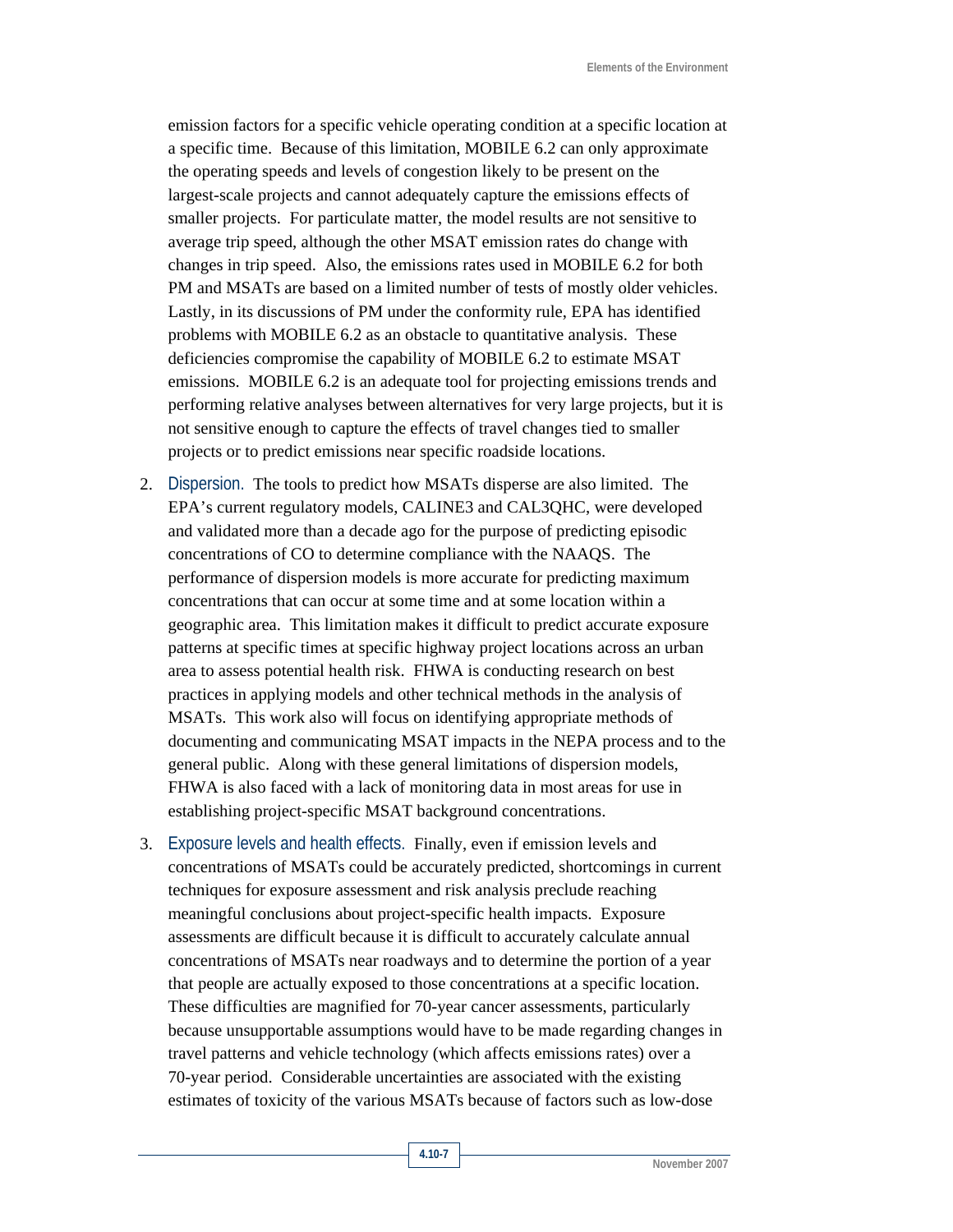extrapolation and translation of occupational exposure data to the general population. Because of these shortcomings, any calculated difference in health impacts between alternatives is likely to be much smaller than the uncertainties associated with calculating the impacts. Consequently, the results of such assessments would not be useful to decision makers, who would need to weigh this information against other project impacts that are better suited for quantitative analysis.

Summary of existing credible scientific evidence relevant to evaluating the impacts of MSATs. Research into the health impacts of MSATs is ongoing. For different emission types, a variety of studies show that some MSATs either are statistically associated with adverse health outcomes through epidemiological studies (frequently based on emissions levels found in occupational settings) or that animals demonstrate adverse health outcomes when exposed to large doses.

Exposure to toxics has been a focus of a number of EPA efforts. Most notably, the agency conducted the National Air Toxics Assessment in 1996 to evaluate modeled estimates of human exposure applicable to Spokane County level. While not intended for use as a measure of or benchmark for local exposure, the modeled estimates in the National Air Toxics Assessment database best illustrate the levels of various toxics when aggregated to a national or state level.

The EPA is in the process of assessing the risks of various kinds of exposures to these pollutants. The EPA Integrated Risk Information System (IRIS) (EPA 2006) is a database of human health effects that may result from exposure to various substances found in the environment. The following toxicity information for the six prioritized MSATs was taken from the IRIS database Weight of Evidence Characterization summaries. This information is taken verbatim from EPA's IRIS database (EPA 2006) and represents the EPA's most current evaluations of the potential hazards and toxicology of these chemicals or mixtures.

- Benzene is characterized as a known human carcinogen.
- Acrolein may be a carcinogen. Its potential carcinogenicity cannot be determined because the existing data are inadequate for an assessment of human carcinogenic potential for either the oral or inhalation route of exposure.
- Formaldehyde is a probable human carcinogen, based on limited evidence in humans and sufficient evidence in animals.
- 1,3-butadiene is characterized as carcinogenic to humans by inhalation.
- Acetaldehyde is a probable human carcinogen based on increased incidence of nasal tumors in male and female rats and laryngeal tumors in male and female hamsters after inhalation exposure.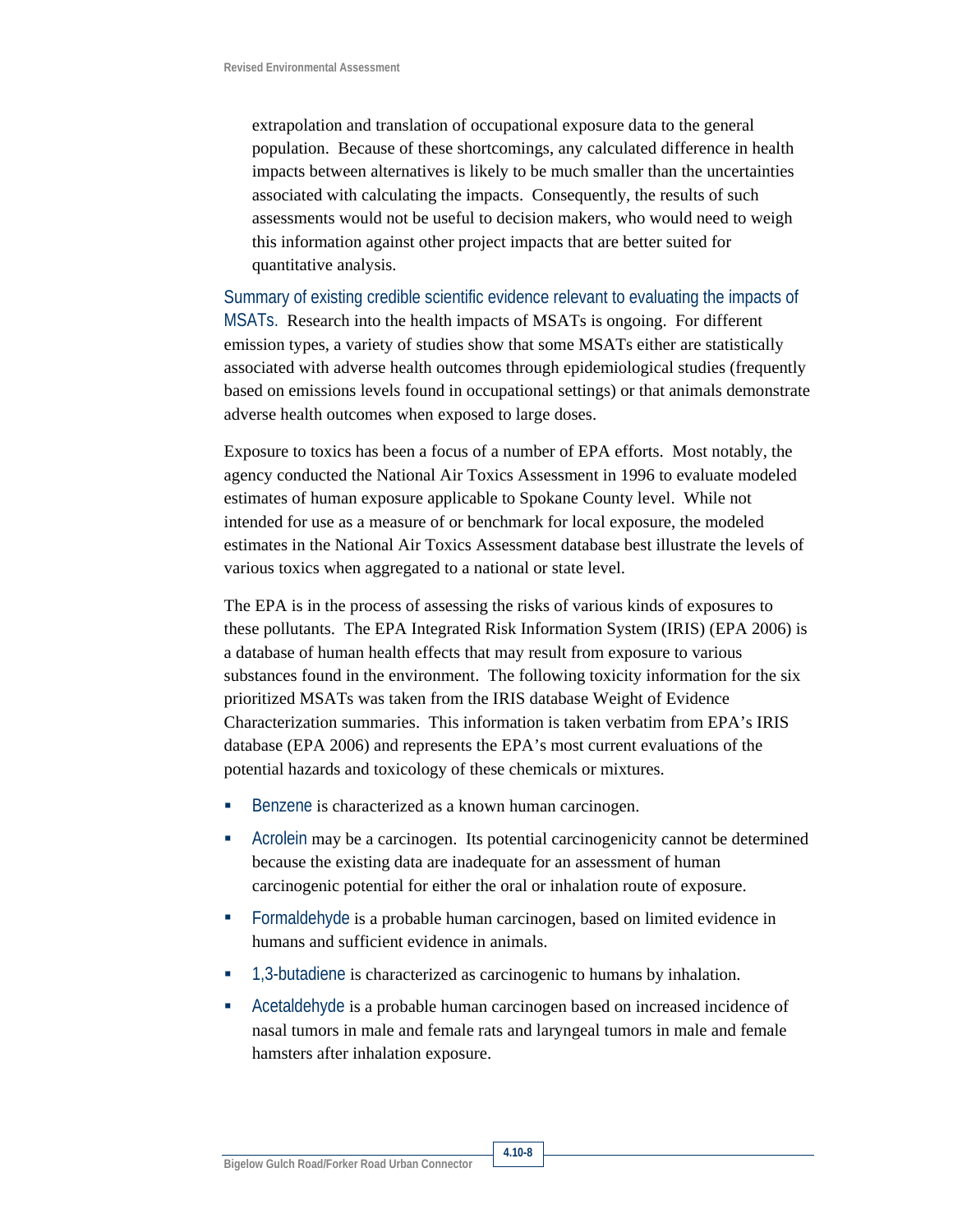- Diesel exhaust is likely to be carcinogenic to humans by inhalation from environmental exposures. Diesel exhaust as reviewed in this document is the combination of diesel particulate matter and diesel exhaust organic gases.
- Diesel exhaust also represents chronic respiratory effects, possibly the primary noncancer hazard from MSATs. Prolonged exposures may impair pulmonary function and could produce symptoms, such as coughing, phlegm, and chronic bronchitis. Exposure relationships have not been developed from these studies.

Other studies address MSAT health impacts in proximity to roadways. The Health Effects Institute, a non-profit organization funded by EPA, FHWA, and industry, has undertaken a major series of studies to research near-roadway MSAT hot-spots, the health implications of the entire mix of mobile source pollutants, and other topics. The final summary of the series is not expected for several years.

Some recent studies have reported that proximity to roadways is related to adverse health outcomes, particularly respiratory problems. Much of this research is not specific to MSATs, instead surveying the full spectrum of both criteria and other pollutants. The FHWA cannot evaluate the validity of these studies, but more importantly, they do not provide information that would be useful to alleviate the uncertainties listed above and enable performance of a more comprehensive evaluation of the health impacts specific to this project.

Relevance of unavailable or incomplete information to evaluating reasonably foreseeable significant adverse impacts on the environment, and evaluation of impacts based upon theoretical approaches or research methods generally accepted in the scientific community. Because of the uncertainties outlined above, a quantitative assessment of the effects of air toxic emissions impacts on human health cannot be made at the project level. While available tools do allow a reasonable prediction of relative emissions changes between alternatives for larger projects, the amount of MSAT emissions from each of the project alternatives and MSAT concentrations or exposures created by each of the project alternatives cannot be predicted with enough accuracy to be useful in estimating health impacts. As noted previously, the current MOBILE 6.2 emissions model is not capable of serving as a meaningful emissions analysis tool for smaller projects. Therefore, the relevance of the unavailable or incomplete information is that it is not possible to make a determination of whether any of the alternatives would have "significant adverse impacts on the human environment" related to MSATs.

In this document, FHWA has provided a quantitative analysis of MSAT emissions relative to the various alternatives (or a qualitative assessment, as applicable) and has acknowledged that the proposed action may result in increased exposure to MSAT emissions in certain locations. However, the concentrations and duration of exposures are uncertain, and because of this uncertainty, the health effects from these emissions cannot be estimated.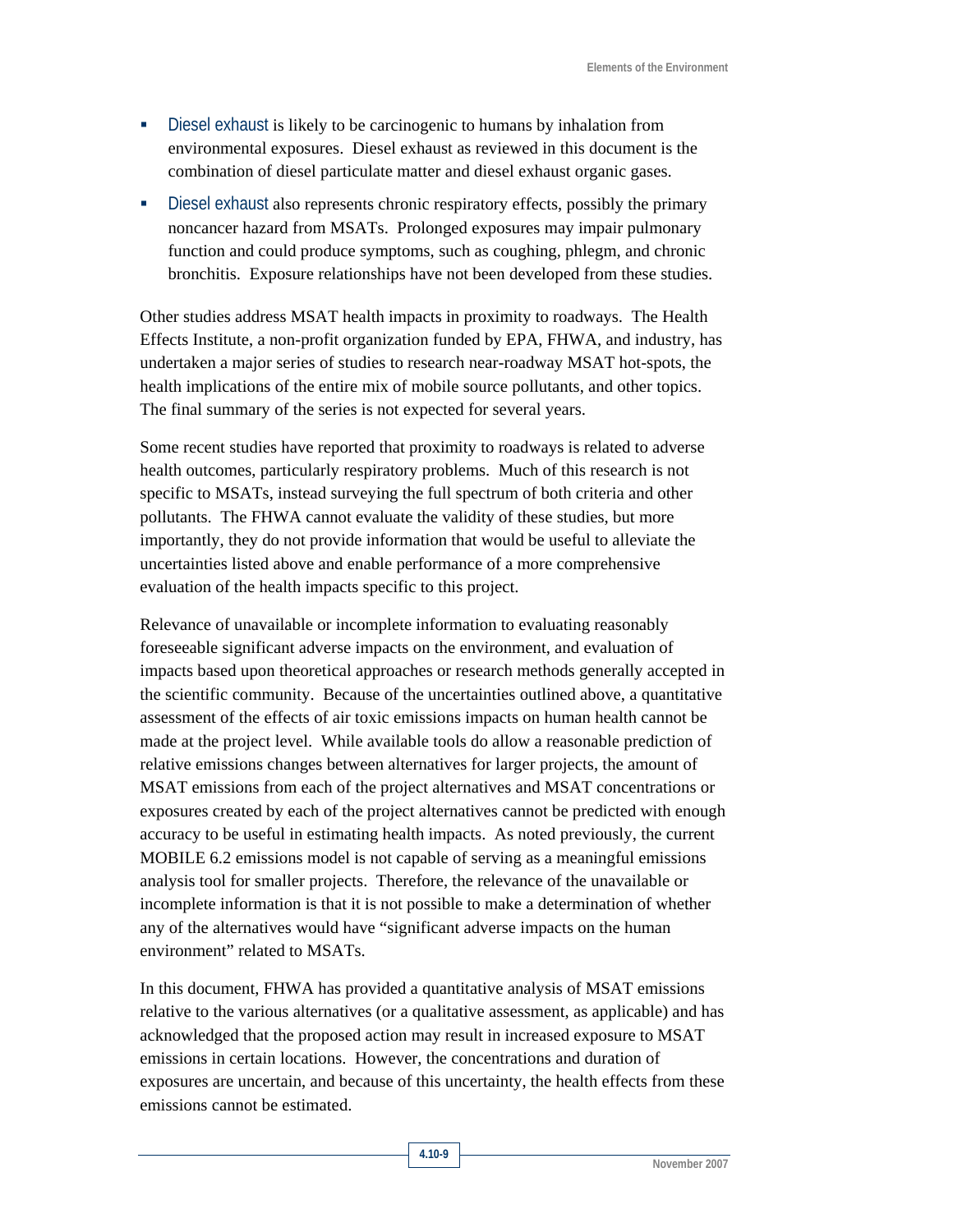#### **What are the indirect effects?**

Indirect effects are those caused by the proposed action that are later or farther removed in distance, but still reasonably foreseeable.

The air quality analysis for the project included background growth in the area. No adverse impacts have been identified; consequently, no indirect impacts related to air quality are anticipated.

#### **What measures are proposed to minimize effects on air quality?**

#### *Construction*

- Spokane County will require the construction contractor to implement BMP control measures for County review and approval, as required under SCAPCA regulations for fugitive dust.
- **Spokane County will require the construction contactor to specify BMPs (for** County review and approval) to minimize MSAT impacts during construction, including but not limited to the following:
	- locate stationary diesel-powered equipment as far as practical from structures occupied during the construction period;
	- to the extent practical, minimize idling of mobile construction equipment while not in active use; and
	- park mobile construction equipment that must be kept idling as far as practical from structures occupied during the construction period.

#### *Operation*

 No mitigation measures will be necessary, because analysis indicates that CO concentrations with the project would remain well below the NAAQS limits, and EPA's MSAT regulations and nationwide programs for emission reductions will prevent future air toxics impacts.

Analysis of the proposed action's effects on air quality in the project vicinity indicates that none would rise to a level of significance. Both the mitigation measures for construction listed in this section and those listed in Section 4.10.3, Bigelow Gulch Road EA dated January 2006 were considered in reaching this conclusion.